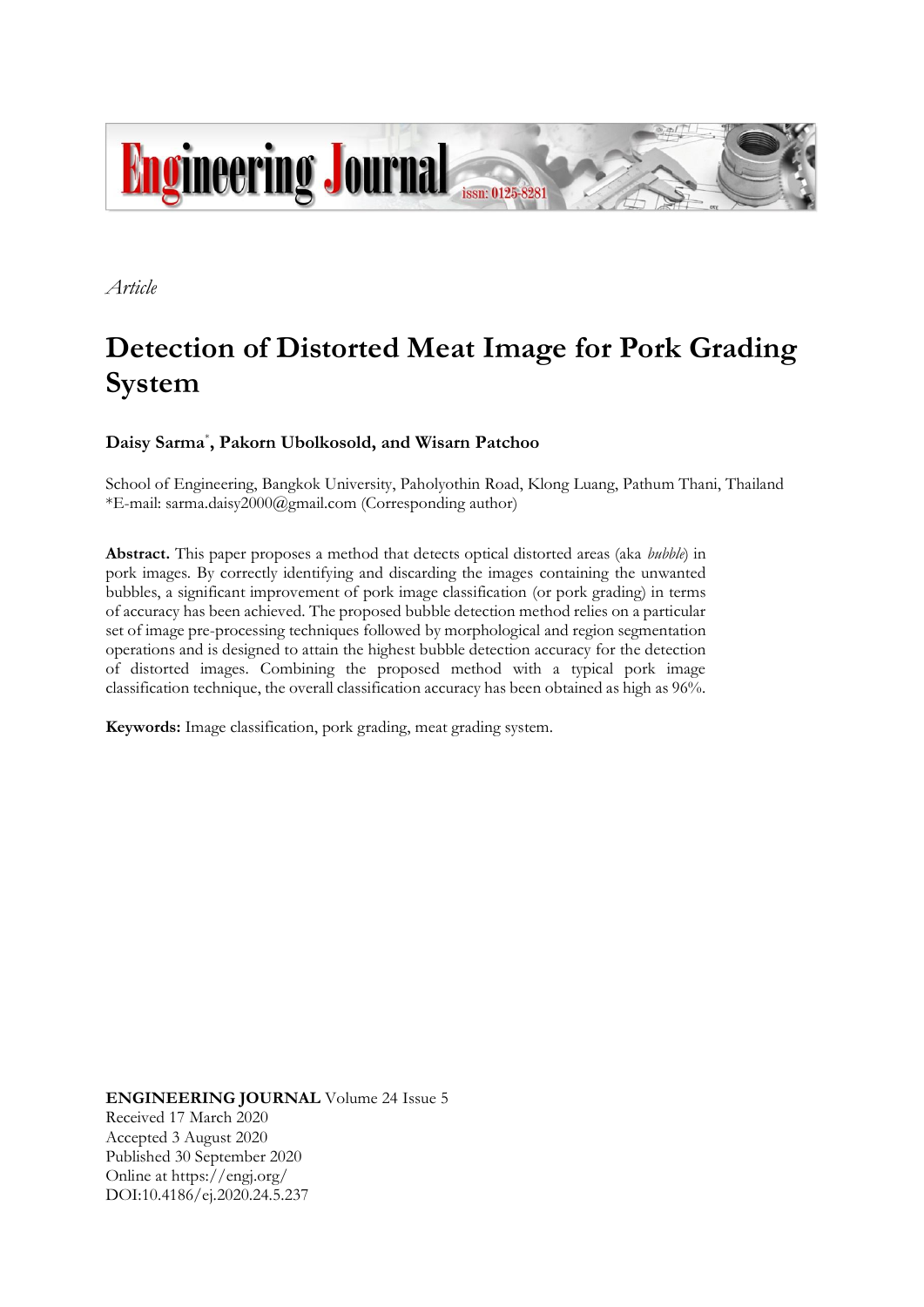#### **1. Introduction**

The common measures used by human graders in determining the pork quality are based on color, muscle area and marbling pattern [1-3]. Among these measures, the marbling pattern is considered to be the primary dominating factor of pork grading in several countries [4-6]. Typically, pork grades are determined by human experts who inspect the pattern of intramuscular fat within the exposed region of pork ribeye. In the past years, computer vision system has been commonly used in the meat industries to assist human graders in the inspection and affirmation of meat quality. In general, computer vision-based meat grading is performed by analyzing the marbling patterns of meat image [7-9]. Such analysis is typically carried out by utilizing the image classification techniques.

Generally, image classifications have been done based on the properties collected from various channels such as RGB, grayscale and binary images [7-9]. In [8], the meat classification has been performed by using grayscale input images in conjunction with gray co-occurrence matrix features. The Binary meat image as input dataset has been examined in [9] by using traditional K-Nearest Neighbor (KNN) algorithm to predict the grades of the meat.

It has been shown in [10] that the performance of the image classification depends on factors such as resolution, noise and distribution of intensity in images. Accordingly, the input images have been enhanced to obtain the higher accuracy. Also, the image quality has been improved for the classification by various filters [11]. In the biomedical applications, the detection of tumors has been performed for the improvement of classification by enhancing the input images [12].

In this paper, the dominant focus is on pork image classification based on the clean image dataset (Fig. 1(a)), where input images have been captured on the top of the photocopy machine. During the capturing, the appearance of bubbles can be attributed to the lighting effects as it fails to attach to the entire area of the meat samples on the given surface (shown in Fig. 1(b)).

In order to improve the performance of pork image classification, it is essential to filter out the bubble images from the dataset. Similarly, the detection of unwanted region has been applied in leaf images to detect the disease [13]. Also, the abnormality detection in medical images has been carried out, and the images have been classified by KNN classifier after detection of unwanted tumor regions [14].

The main objective of this study is to detect and subsequently remove the bubble images, as well as to prevent the new bubble image from appearing in dataset, in order to improve the performance of classification. Figure 2 explains the process of pork image classification for learning and inferring with the classifier based on marbling patterns of the pork meat. The overall classification of pork image and the evaluation of bubble detection method with the classification performance has been explained in following sections.



(a) Clean pork image



(b) Pork image with bubbles

Fig. 1. Pork images from data set, (a) clean input image, (b) bubble image (optically distorted image).



Fig. 2. Block diagram of pork grading system.

# **2. Proposed Solution**

As previously stated, the unwanted bubbles occur during the active process of image capturing due to the lighting effects, when the entire surface of the pork meat sample is not in touch with the surface of the photocopy machine. If the classifier is trained with a dataset that contains bubble images, the low accuracies have been observed. Therefore, it is then proposed to automatically detect and discard the bubble images for better pork grading system (Fig. 3). Bubble detection method has been integrated with mainly pork image classification for the detection and interception of unwanted bubble images. Overall pork grading system involves proposed bubble detection method, data pre-processing and pork image classification which has been explained in the subsequent sections.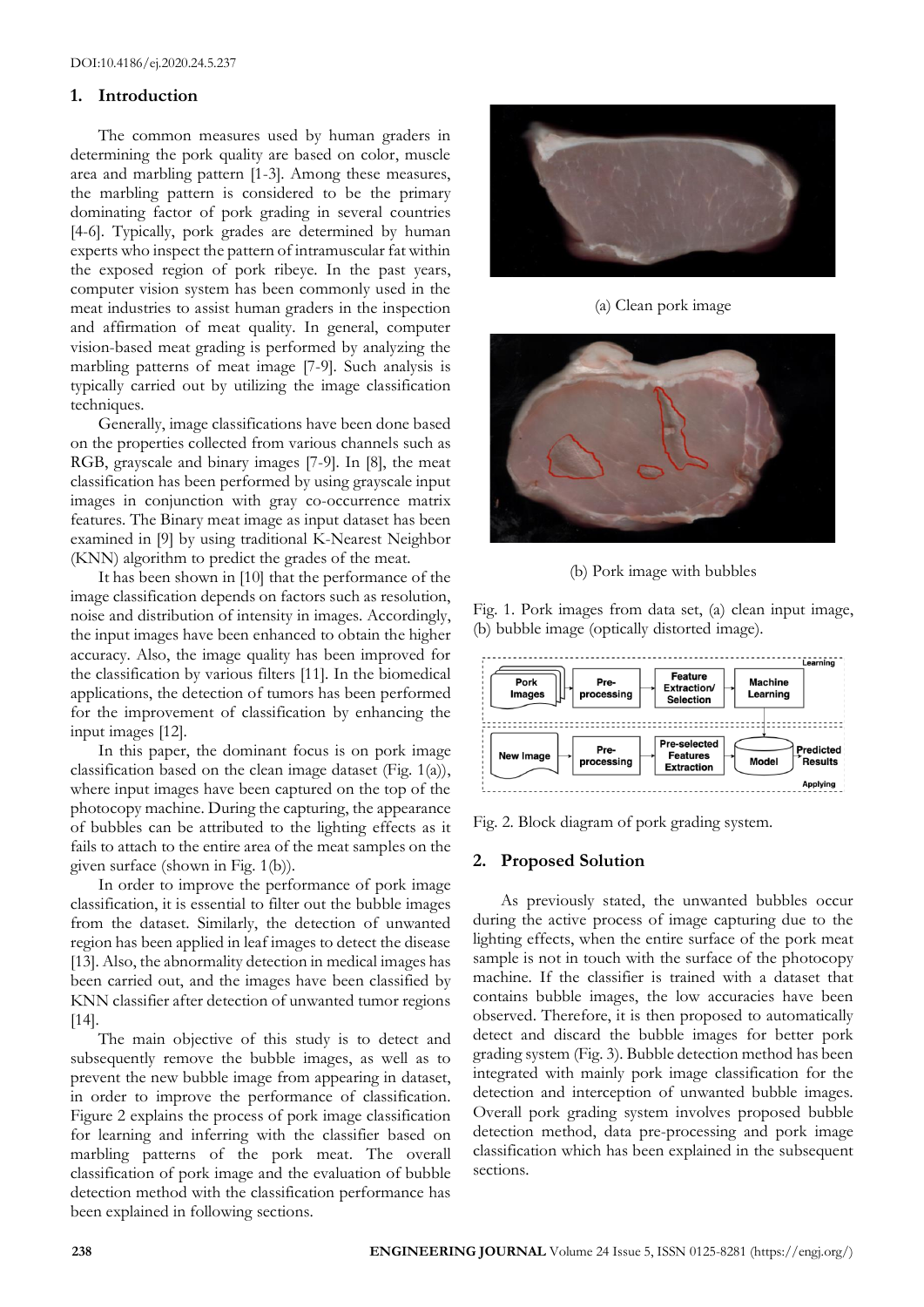| Pork<br>Images           | Pre-<br>processing | <b>Bubble</b><br><b>Detection</b> | Feature<br><b>Machine</b><br>Extraction/<br>Learning<br><b>Selection</b> | Learning                         |
|--------------------------|--------------------|-----------------------------------|--------------------------------------------------------------------------|----------------------------------|
| <b>New Test</b><br>Image | Pre-<br>processing | <b>Bubble</b><br><b>Detection</b> | Pre-selected<br><b>Features</b><br>Model<br><b>Extraction</b>            | Predicted<br>Results<br>Applying |

Fig. 3. Proposed grading system with bubble detection.

#### **2.1. Data Pre-processing**

Pork images have been labeled with seven grades and used as input dataset for training of the classifier. Four hundred thirty-nine images have been used to perform the feature-extraction of pork images. Number of images in each grade is different, resulting in an imbalanced dataset problem. Therefore, the well-known Synthetic Minority Oversampling Technique (SMOTE) [15-16] algorithm has been applied (see Fig.  $4(a, b)$ ) to handle the imbalanced dataset problem. Instead of creating copies, the algorithm works by creating synthetic samples from the minor class with the help of nearest neighbor distances.



(b) Balanced dataset.

Fig. 4. Distribution of the images per class before/after SMOTE, (a) Imbalanced dataset, (b) balanced dataset.

### **2.2. Bubble Detection Technique**

In this section, the proposed method has been elucidated to further explain the detection of bubbles in pork images before training classifier. After detecting bubbles in pork images, the bubble images are entirely discarded from dataset to increase the accuracy of classification as compared to previous result where the bubble images were in dataset. After pre-processing of cropped pork image, Otsu thresholding [17] has been applied to binarize the image with threshold value between 0 and 1. Edge detection via Sobel kernel has been utilized to smoothen the edges of object in images [18] for detection. Sobel edge detector works using convolution operation and second derivative of image pixel values based on a 3x3 array that is moved over original images to obtain enhanced edges of the object. Binary image noise has been reduced by applying the median filter [19] for furthering the bubble detection. After reducing the noise, morphological operations have been performed to segment the bubbles [20-21] in images. As part of the morphological operations, opening, closing, removal of small blobs and holes filling techniques have been used in the binary images. Morphological operations were applied with disk shape structuring element and radius 15. Using the bounding box (BB) method [20-21], the bubbles have been detected in specific images from image dataset. The largest blob extraction and BB detection has been implemented before classification. If number of BB is greater than zero, then it removes image automatically from the dataset. The highest accuracy of the bubble detection method has been observed at 97%. The process of bubble detection has been shown in Fig. 5 as an example.



Fig. 5. An example of the bubble detection process.

The steps involved in the proposed method have been enumerated below (Fig. 6),

- Pork image intended for classification is loaded.
- Pork image is cropped in center.
- RGB to  $L^*a^*b$  conversion applied.
- $L^*a^*b$  to grayscale via PCA performed.
- Otsu thresholding binarization is applied.
- Sobel edge detection technique for the further work.
- Median filtering is used.
- Morphological operations are then performed.
- BB is applied in bubbles.
- Number of BB is counted.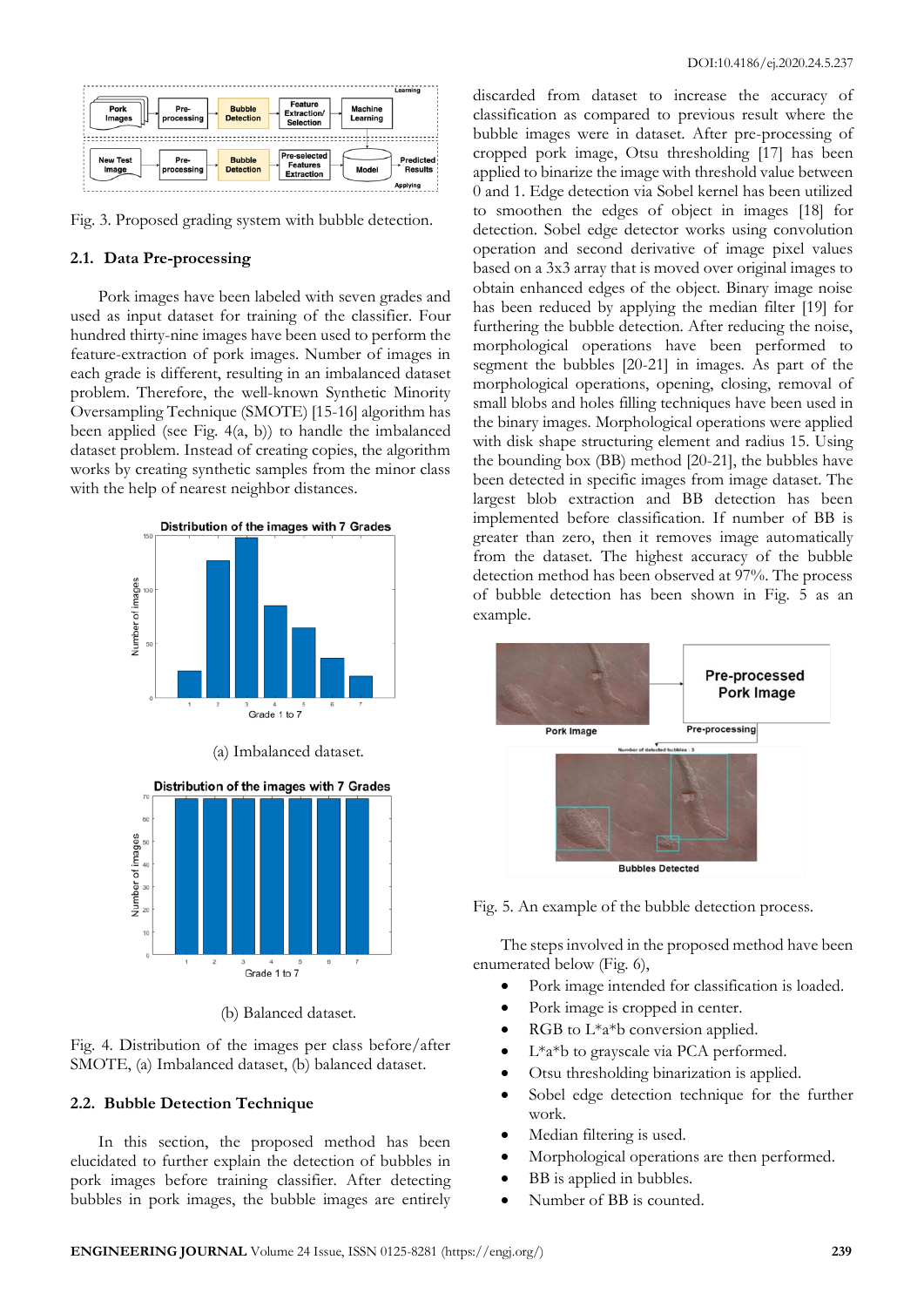- If the bubbles are detected in image then remove the image from dataset.
- If no bubble detected in image then features has been extracted/selected for classification.
- Classification of the image is carried out.



Fig. 6. Flowchart of bubble detection method.

#### **2.3. Image Classification**

The pork grading system relies on the KNN-based classification where the image pre-processing, feature extraction and KNN classification techniques have been addressed. The input images have been captured with black backgrounds and have been cropped in center mostly with size (1434 x 820). The classification is comprised of two parts, the training and inferring with the model. The traditional KNN [22-24] has been used as the main classifier. Initially, the input pork images have been smoothened by using Laplacian sharpening [25]. The sharpening work in images is based on the filter coefficients and the sum of the products of co-efficient. Input images have been transformed from RGB to L\*a\*b color space [26]. Then the  $L^*a^*b$  color space to grayscale conversion via Principle Component Analysis (PCA) [27] technique has been performed to extract the required texture features.

# **2.4. Feature Extraction Methods**

The histogram, co-occurrence and run-length based features have been extracted from grayscale pork images for evaluation of classifier (Table 1). Features have been selected manually based on the observed performance of classifier [28]. First, second and higher order features are also known as histogram [29-30], co-occurrence [31-33], run length-based [34] features set.

From the image histogram, let x is a variable for denoting pork image grey levels and number of grey levels

for every count to generate the image histogram is $P(x_n)$ , where  $n = 0, 1, \dots, N + 1$  be the grayscale histogram and  $N$  is the number of distinct grey levels. Mean and energy represents histogram-based feature. Histogram features have been derived basically from (A-1 to A-2) as shown in Table 1.





(b) Run-length matrix.

Fig. 7. Example of the co-occurrence and run-length matrix.

Grey level matrix depends on the two neighbor pixel values and direction of values in image. Figure 7(a) is an example of gray level image matrix and the co-occurrence matrix with 0-degree scanning direction. Here,  $c(i, j)$ defines the co-occurrence matrix, where  $i$  and  $j$  are the corresponding neighboring grey levels for row and column. Correlation, inertia, homogeneity, contrast and entropy have been extracted from the grey level cooccurrence matrix (A-3 to A-7) as displayed in equations (see in Table 1), where  $u$  and  $\partial^2$  represents the mean and variance of co-occurrence matrix.

In order to calculate the higher order statistics, the run-length matrix has been constructed from gray level image matrix. From the run-length matrix, features have been extracted namely short run emphasis (SRE), long run emphasis (LRE), gray level non-uniformity (GLN) and long run low grey level emphasis (LRLGE) as shown in Table 1 (A-8 to A-11). Figure 7(b) represents a grey level matrix where the run-length matrix has been computed by using 0-degree scanning direction. The  $p(i, j)$  defines the run-length matrix, where  $i$  and  $j$  are grey level and number of run correspondingly and  $M$ ,  $N$  are the total number of distinct grey levels of row and column. The patterns that can be obtained from typical co-occurrence and run-length matrix are highlighted in Fig. 7(a, b) with the yellow color as an example.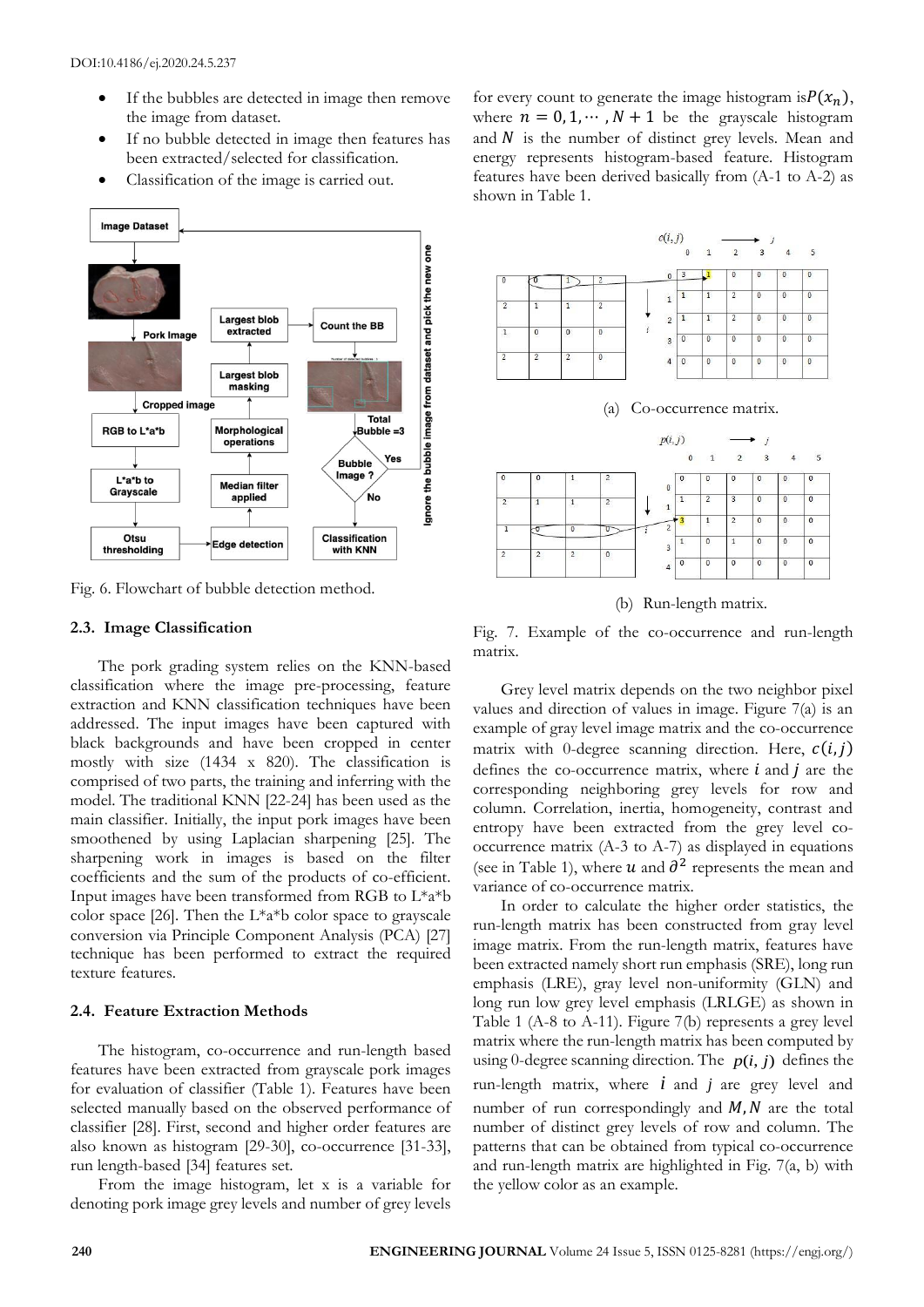Table 1. Features formula.

| Mean         | $\sum_{n=1}^{N} x_n p(x_n)$                                                | $A-1$  |
|--------------|----------------------------------------------------------------------------|--------|
| Energy       | $\sum_{n=1}^{N} [p(x_n)]$                                                  | $A-2$  |
| Correlation  | $\sum_{i,j} \frac{(i-u)(j-u)c(i,j)}{\sigma^2}$                             | $A-3$  |
| Inertia      | $\sum_{i,j} (i-j)^2 c(i,j)$                                                | $A-4$  |
| Homogeneity  | $\sum_{i,j} \frac{1}{1+ i-j } c(i,j)$                                      | $A-5$  |
| Contrast     | $\sum_{i,j} \left  i - u \right ^2 c(i,j)$                                 | $A-6$  |
| Entropy      | $\sum_{i} c(i, j) \log_2 c(i, j)$                                          | $A-7$  |
| <b>SRE</b>   | $\frac{1}{n}\sum_{i=1}^{M}\sum_{j=1}^{N}\frac{p(i,j)}{2}$                  | $A-8$  |
| LRE          | $\frac{1}{n}\sum_{i=1}^{M}\sum_{i=1}^{N}p(i,j)*j^{2}$                      | $A-9$  |
| <b>GLN</b>   | $\frac{1}{n}\sum_{i=1}^{M}\left(\sum_{j=1}^{N}\frac{p(i,j)}{2}\right)^{2}$ | $A-10$ |
| <b>LRLGE</b> | $\frac{1}{n}\sum_{i=1}^{M}\sum_{j=1}^{N}\frac{p(i,j)^{*}j^{2}}{2}$         | $A-11$ |

#### **3. Experimental Process**

For the development of pork grading system with the proposed method have been divided in two sections such as bubble detection and pork image classification. After applying the pre-processing in RGB, the binary images have been considered as an input for the bubble detection method and grayscale images for pork image classification. During the process of bubble detection method, number of bubbles in the particular image have been counted to select bubble images from dataset before classification. Bubble detection method has been validated with two conditions such as "bubble" and "no bubble". If the number of bubbles is more than zero, condition one is validated, and the image is identified as "bubble" class. If bubble is detected in image, the image is removed. If not, then the image has been applied into the KNN classifier as shown in Fig. 8. In classification, KNN algorithm tries to find the maximum number of nearest neighbor and it represents the K values of the classifier. Based on the K values, KNN tries to find the nearest classes to classify the unknown events. The parameters involve in bubble detection method and pork image classification have been explained in the next section for further clarity.



Fig. 8. Pork image classification with bubble detection.

#### **3.1. Experimental Setup**

To evaluate the proposed bubble detection, the total number of 439 pork images have been labeled as "bubble" or "no bubble". There are 18 images that contain bubbles. The binarized images are fed in to the proposed detection method. The method then returns the number of bubbles found in images. The overall accuracy of proposed bubble detection method is obtained as the ratio between the correctly detected pork images with and without bubbles and the total number of images. Table 2 shows the features that has been used for pork image classification.

Table 2. Image features for pork grading.

| <b>Features</b>        | <b>Names</b>                                            |
|------------------------|---------------------------------------------------------|
| Histogram features     | Mean, Energy                                            |
| Co-occurrence features | Correlation, Homogeneity, Entropy, Contrast and Inertia |
| Run-length features    | SRE, LRE, LRLGE, GLN                                    |

To construct co-occurrence and run length matrices from grayscale pork image, the 0 and 90-degree scanning directions have been applied for feature extraction to classify the images. After the feature extraction, image classification has been done based on the selected features with KNN classifier. The K (number of nearest neighbor) value seven has been chosen according to the highest performance of classifier for better pork grading. To evaluate the performance of KNN, the cross-validation has been applied to the pork image dataset with 10 number of folds. The accuracy of classification has been calculated from the confusion matrix.

## **3.2. Results and Discussion**

Table 3 represents the results and comparison of pork image classification which was obtained from histogram, co-occurrence and run length features set.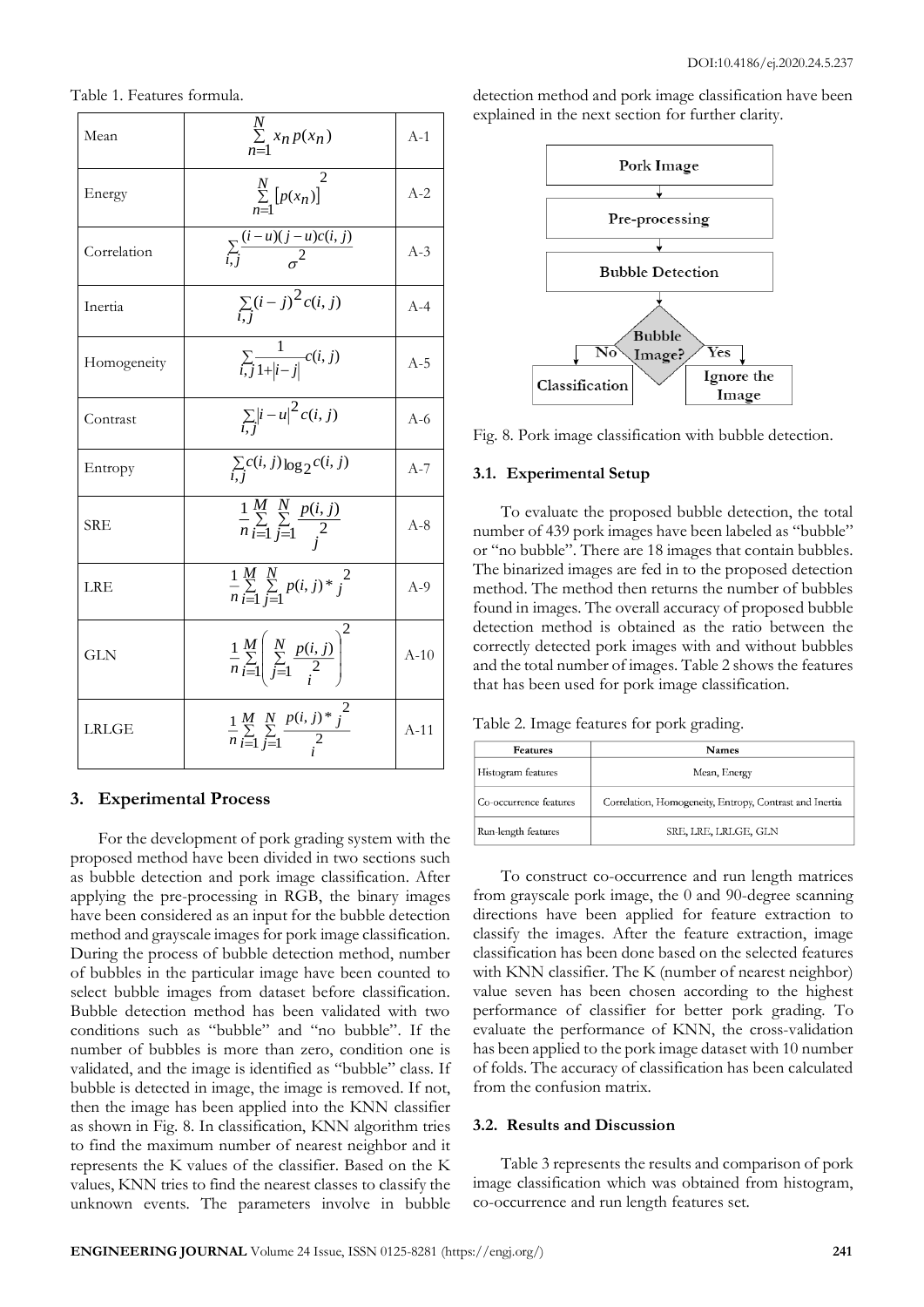| Cases | Histogram<br>feature set | Co-occurence<br>feature set | Run length<br><b>Feature</b> set | Accuracy |  |
|-------|--------------------------|-----------------------------|----------------------------------|----------|--|
|       |                          |                             |                                  | 71%      |  |
| 2     |                          |                             |                                  | 73%      |  |
| 3     |                          |                             |                                  | 73%      |  |

By using the proposed bubble detection method, the images have been deleted automatically with the highest accuracy of 97% (Fig. 9). Without the bubble detection in pork image classification, the images have been classified as displayed in Fig. 10 with the accuracy as low as 76%. After removing the bubble images from input dataset, the performance of the classifier has been increased as shown in Fig. 11. The results that have been obtained from each steps of bubble detection method are shown in Fig. 12(ak). The original pork image, center cropped, the RGB to grayscale, Otsu binarized, edge detected, filtered and the bubble image with the detection have been displayed to validate the results of proposed bubble detection method before the classification for pork grading system in Fig. 12(a-k). The accuracies of pork image classification, the detection and the classification with proposed bubble detection method have been obtained from the confusion matrices below by dividing all the diagonal values with the total number of values in these matrices. As a result, the three bubbles have been detected in an image (Fig. 12(k)). With the validation of bubble detection method, the pork image classification accuracy has been increased from 76% to 96% correctly to develop a better pork grading system.

|      | <b>Predicted Class</b> |               |           |
|------|------------------------|---------------|-----------|
| lass |                        | <b>Bubble</b> | No bubble |
| d    | <b>Bubble</b>          |               |           |
| ⋖    | No bubble              |               | 414       |

Fig. 9. Performance matrix of proposed method.

| 1      | $\mathbf{2}$   | $\overline{\mathbf{3}}$ | 4              | $5^{\circ}$             | 6 | $\overline{7}$ |
|--------|----------------|-------------------------|----------------|-------------------------|---|----------------|
| $12 -$ | $\overline{2}$ | 5                       | $\overline{2}$ | $\overline{\mathbf{0}}$ | 1 | $\pmb{0}$      |
| 2      | 75             | 10                      | 6              |                         |   | 0              |

8

60

9

 $\mathbf{1}$ 

6

5

43

 $\mathbf{1}$ 

 $\mathbf{1}$ 

5

 $\overline{\mathbf{c}}$ 

38

0

0

1

 $\mathbf{1}$ 

Predicted Grade  $\rightarrow$ 

92

9

4

0

 $\mathbf{1}$ 

 $\overline{2}$ 

 $\overline{\mathbf{3}}$ 

4

5

ĥ.

 $\mathbf{1}$ 

 $\overline{2}$ 

0

 $\mathbf 0$ 

12

 $\mathbf{1}$ 

0

 $\mathbf 0$ 

**Actual Grade** 

J

|                                                     |  |  |  | $0$   1   2   2   0 |  |
|-----------------------------------------------------|--|--|--|---------------------|--|
| ig 10 Confusion matrix of pork image classification |  |  |  |                     |  |

Fig. 10. Confusion matrix of pork image classification without bubble detection.

| <b>Predicted Grade</b><br>$\Rightarrow$ |                |    |                |                |    |    |    |    |
|-----------------------------------------|----------------|----|----------------|----------------|----|----|----|----|
|                                         |                | 1  | $\overline{2}$ | 3              | 4  | 5  | 6  | 7  |
|                                         | 1              | 16 | 2              | 0              | 1  | 0  | 0  | 0  |
| Actual Grade                            | $\overline{2}$ | 0  | 102            | 3              | 0  | 1  | 0  | 0  |
|                                         | 3              | 0  | 2              | 125            | 0  | 0  | 0  | 0  |
|                                         | 4              | 0  | 1              | 0              | 65 | 1  | 0  | 0  |
|                                         | 5              | 0  | 0              | $\overline{2}$ | 0  | 62 | 1  | 0  |
| ⇩                                       | 6              | 0  | 0              | 0              | 0  | 1  | 18 | 0  |
|                                         | 7              | 0  | 0              | 1              | 0  | 1  | 0  | 23 |

Fig. 11. Confusion matrix of pork image classification with proposed bubble detection.



Fig. 12. Results from the proposed method for the pork grading system. (a) Original image, (b) Cropped image, (c) Grayscale image, (d) Dilated image, (e) Edge detected image, (f) Binary image, (g) Filtered image, (h) Remove small blobs, (i) Fill big blobs, (j) Bounding box on big blobs, (k) Bubbles detected successfully in RGB cropped image.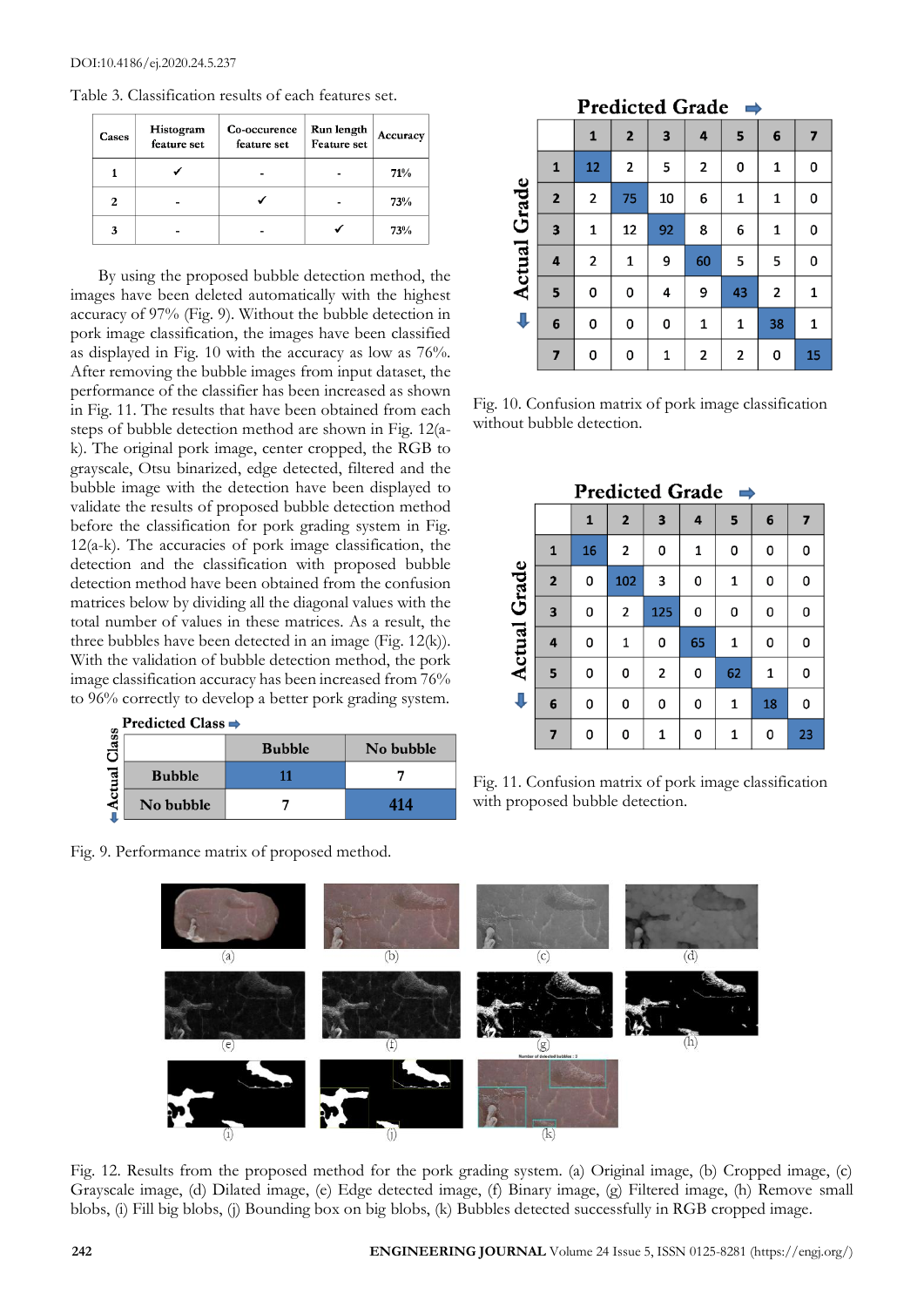#### **4. Conclusion**

Bubble detection method has been shown to be capable of removing the bubble images from dataset with 97% accuracy. By detecting the bubble images from dataset, the accuracy of pork image classification with KNN algorithm has been improved from 76% to 96%.

Bubble detection method can also be applied for same kind of distorted images in different applications such as biomedical, food and agriculture.

#### **Acknowledgement**

This research was supported by ECE Graduate Program, Bangkok University. We are also thankful to Dr. Supamit Mekchay from Chiang Mai University who provided us with the pork images that greatly assisted our research.

#### **References**

- [1] J. [Xing,](https://www.sciencedirect.com/science/article/abs/pii/S0260877407000660#!) M. [Ngadi,](https://www.sciencedirect.com/science/article/abs/pii/S0260877407000660#!) A. Gunenc, S. Prasher, and C. Gariepy, "Use of visible spectroscopy for quality classification of intact pork meat," *Elsevier Journal of Food Engineering*, vol. 82, no. 2, pp. 135–141, 2007.
- [2] P. Jackman, D.-W, Sun, P. Allen, N. A. Valous, F. Mendoza, and P. Ward, "Identification of important image features for pork and turkey ham classification using color and wavelet texture features and genetic selection," *Elsevier Meat Science*, vol. 84, no. 4, pp. 711–717, 2010.
- [3] M. Zheng, Y. Huang, J. Ji, S. Xiao, J. Ma, and L. Huang, "Effects of breeds, tissues and genders on purine contents in pork and the relationships between purine content and other meat quality traits," *Elsevier Meat Science*, vol. 143, pp. 8186, 2018.
- [4] L. Faucitano, P. Huff, F. Teuscher, C. Gariepy, and J. Wegner, "Application of computer image analysis to measure pork marbling characteristics," *Elsevier Meat Science*, vol. 69, pp. 537-543, 2005.
- [5] W. [Cheng](https://onlinelibrary.wiley.com/action/doSearch?ContribAuthorStored=Cheng%2C+Weiwei), J.-H. [Cheng,](https://onlinelibrary.wiley.com/action/doSearch?ContribAuthorStored=Cheng%2C+Jun-Hu) D.-W. Sun, and H. Pu, "Marbling analysis for evaluating meat quality: Methods and techniques," *Comprehensive Reviews in Food Science and Food Safety*, vol. 14, pp. 523–535, 2015.
- [6] H. Huang, L. Liu, M. O. Ngadi, and C. Gariepy, "Prediction of pork marbling scores using pattern analysis techniques," *Elsevier Food Control*, vol. 3, no. 1, pp. 224–229, 2013.
- [7] J. Lu, P. Shatadal, and D. Gerrard, "Evaluation of pork color by using computer vision," Elsevier Meat Science, vol. 56, pp. 57–60, 2000.
- [8] K. Shiranita, T. Miyajima, and R. Takiyama, "Determination of meat quality by texture analysis," *Elsevier Pattern Recognition*, vol. 19, pp. 1319–1324, 1998.
- [9] A. P. A. da Costa Barbon, S. Barbon Jr., G. F. C. Campos, J. L. Seixas Jr., L. M. Peres, S. M. Mastelini, N. Andreo, A. Ulirici, and A. M. Bridi,

"Development of a flexible Computer Vision System for marbling classification," *Elsevier Computers and Electronics in Agriculture,* vol. 142, pp. 536–544, 2017.

- [10] M. Koziarski and B. Cyganek, "Impact of low resolution on image recognition with deep neural networks: An experimental study," *International Journal of Applied Mathematics and Computer Science*, vol. 28, no. 4, pp. 735–744, 2018.
- [11] R. Ramani, Dr. N. Suthanthira Vanitha, and S. Valarmathy, "The pre-processing techniques for breast cancer detection in mammography images," *I. J. Image Graphics and Signal Processing*, vol. 5, pp. 47–54, 2013.
- [12] Y.. A. Labeeb, M. Morsy, and M. E. A. Abo-Elsoud, "Preprocessing technique for the enhancement of the dicom kidney images," *IJRASET*, vol. 3, pp. 836–841, 2015.
- [13] K. R. Gavhale, U. Gawande, and K. O. Hajari, "Unhealthy region of citrus leaf detection using image processing techniques," in *International Conference for Convergence for Technology*, 2014, pp. 1–6.
- [14] R. J. Ramteke and K. Y. Monali, "Automatic medical image classification and abnormality detection using k- nearest neighbor," *International Journal of Advanced Computer Research*, vol. 2, no. 4, pp. 190–196, 2012.
- [15] N. V. Chawla, K. W. Bowyer, L. O. Hall, and W. P. K. Meyer, "SMOTE: Synthetic Minority Oversampling Technique," *Journal of Artificial Intelligence Research*, vol. 16, pp. 321–357, 2002.
- [16] Q. Wang, Z. H. Luo, J. C. Huang, Y. H. Feng, and Z. Liu, "A novel ensemble method for imbalanced data learning: Bagging of extrapolation-SMOTE SVM," *Computational Intelligence and Neuroscience*, pp. 1– 11, 2017, Article ID 1827016.
- [17] P. Puneet and N. Kumar Garg, "Binarization Techniques used for Gray Scale Image," *International Journal of Computer Applications,* vol. 71, pp. 8–11, 2013.
- [18] A. Sharma and S. Jaswal, "Analysis of sobel edge detection technique for face recognition," *IJARCET*, vol. 4, no. 5, pp. 2450–2453, 2015.
- [19] W. W. Boles, M. Kanefsky, and M. Simaan, "A reduced edge distortion median filtering algorithm for binary images," *Elsevier Signal Processing*, vol. 21, no. 1, pp. 37–47, 1990.
- [20] N. B. Bahadure, A. K. Ray, and H. P. Thethi, "Image analysis for MRI based brain tumour detection and feature extraction using biologically inspired BWT and SVM," *International Journal of Biomedical Imaging*, pp. 1–12, 2017.
- [21] A. H. M. Zadidul Karim, Md. Abdullah Al Mahmud, M. Abdullah Al Amin, and M. Towhidur Rahman, "Brain tumour detection by using bounding box methodology based on bhattacharyya coefficient," *American Journal of Engineering Research*, vol. 5, no. 12, pp. 218–223, 2016.
- [22] T. Cover and P. Hart, "Nearest neighbor pattern classification," *IEEE Transactions on Information Theory*, vol. 13, no. 1, pp. 21–27, 1967.